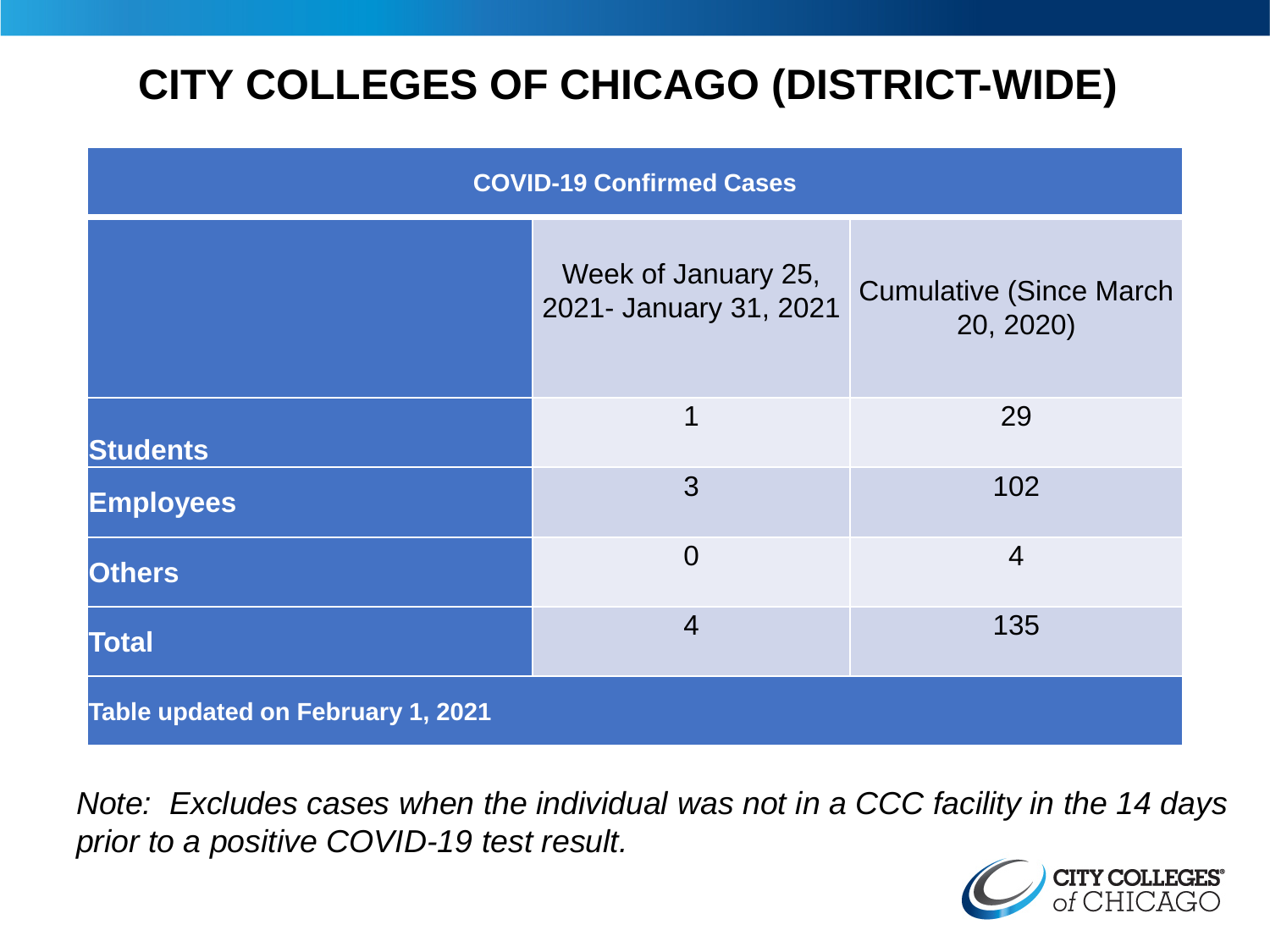## **DALEY COLLEGE**

| <b>COVID-19 Confirmed Cases</b>   |                                               |                                              |
|-----------------------------------|-----------------------------------------------|----------------------------------------------|
|                                   | Week of January 25,<br>2021- January 31, 2021 | <b>Cumulative (Since March)</b><br>20, 2020) |
| <b>Students</b>                   | $\overline{0}$                                | $\overline{0}$                               |
| <b>Employees</b>                  | $\overline{0}$                                | 15                                           |
| <b>Others</b>                     | $\overline{0}$                                | $\overline{0}$                               |
| <b>Total</b>                      | $\overline{0}$                                | 15                                           |
| Table updated on February 1, 2021 |                                               |                                              |

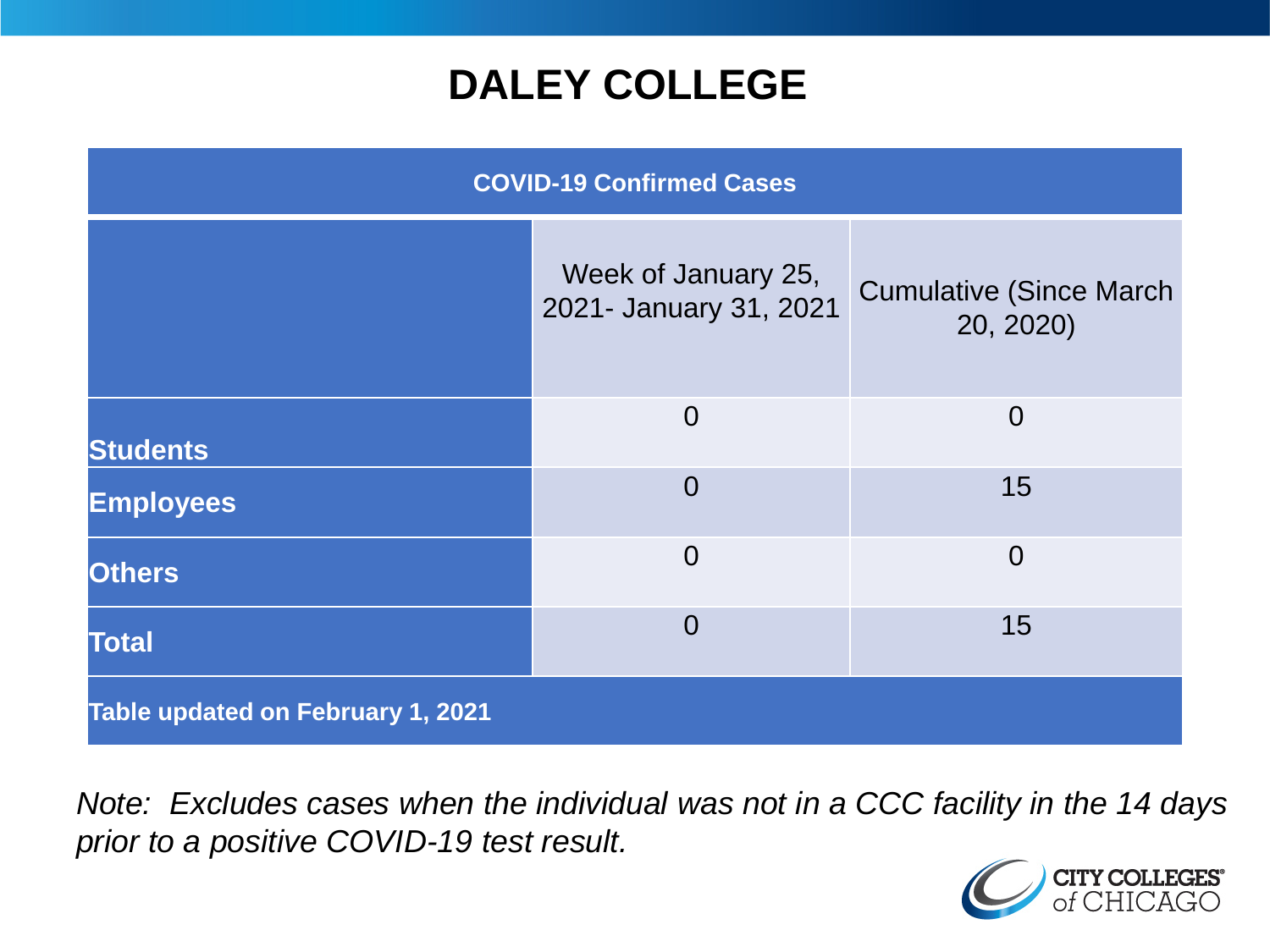## **HAROLD WASHINGTON COLLEGE**

| <b>COVID-19 Confirmed Cases</b>   |                                               |                                              |
|-----------------------------------|-----------------------------------------------|----------------------------------------------|
|                                   | Week of January 25,<br>2021- January 31, 2021 | <b>Cumulative (Since March)</b><br>20, 2020) |
| <b>Students</b>                   | $\overline{0}$                                | $5\overline{)}$                              |
| <b>Employees</b>                  | $\Omega$                                      | 8                                            |
| <b>Others</b>                     | $\overline{0}$                                | 1                                            |
| <b>Total</b>                      | $\Omega$                                      | 14                                           |
| Table updated on February 1, 2021 |                                               |                                              |

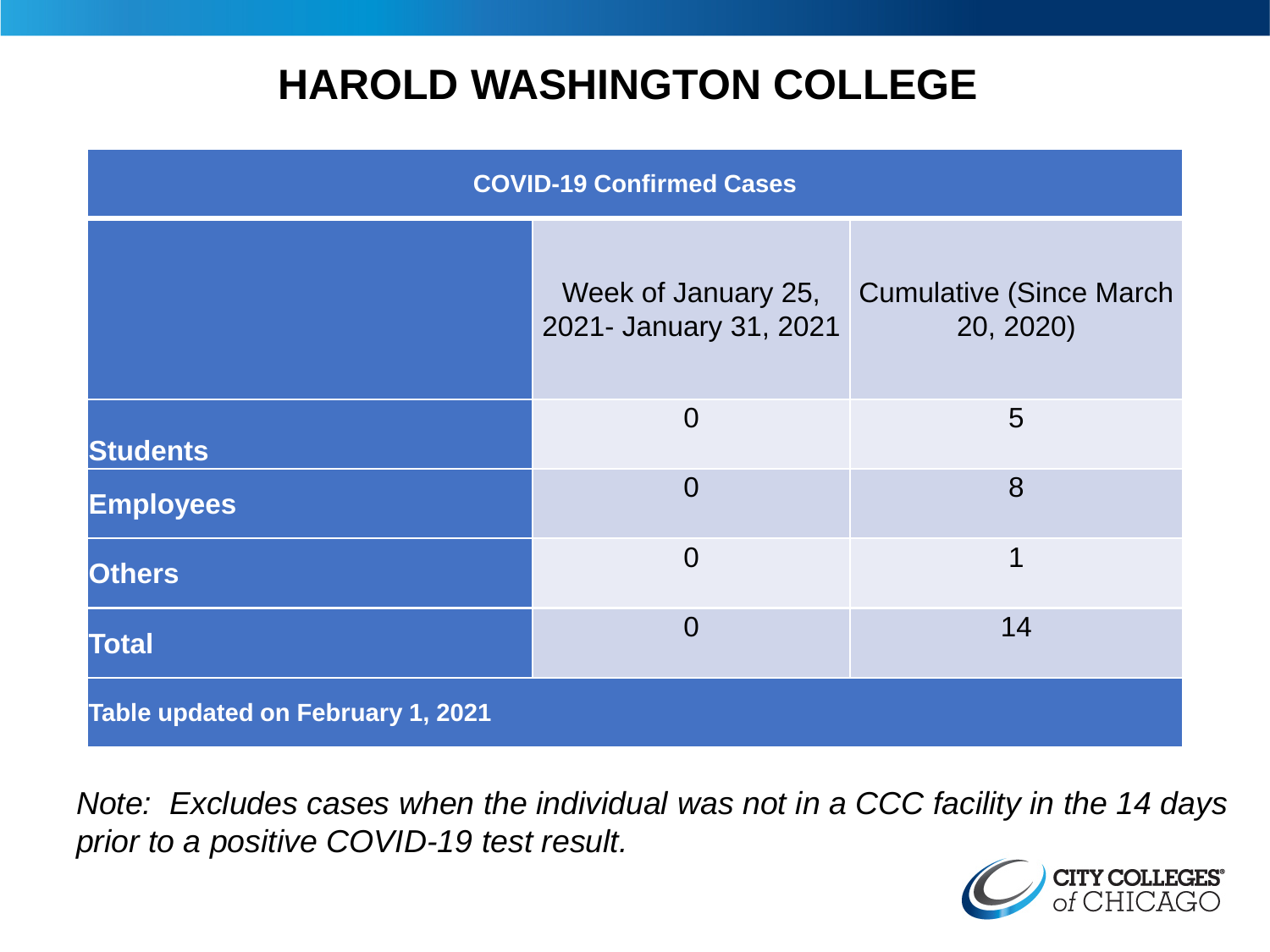## **KENNEDY-KING COLLEGE**

| <b>COVID-19 Confirmed Cases</b>   |                                               |                                              |
|-----------------------------------|-----------------------------------------------|----------------------------------------------|
|                                   | Week of January 25,<br>2021- January 31, 2021 | <b>Cumulative (Since March)</b><br>20, 2020) |
| <b>Students</b>                   | $\overline{0}$                                | 6                                            |
| <b>Employees</b>                  | $\overline{0}$                                | 15                                           |
| <b>Others</b>                     | $\overline{0}$                                | $\overline{0}$                               |
| <b>Total</b>                      | $\overline{0}$                                | 21                                           |
| Table updated on February 1, 2021 |                                               |                                              |

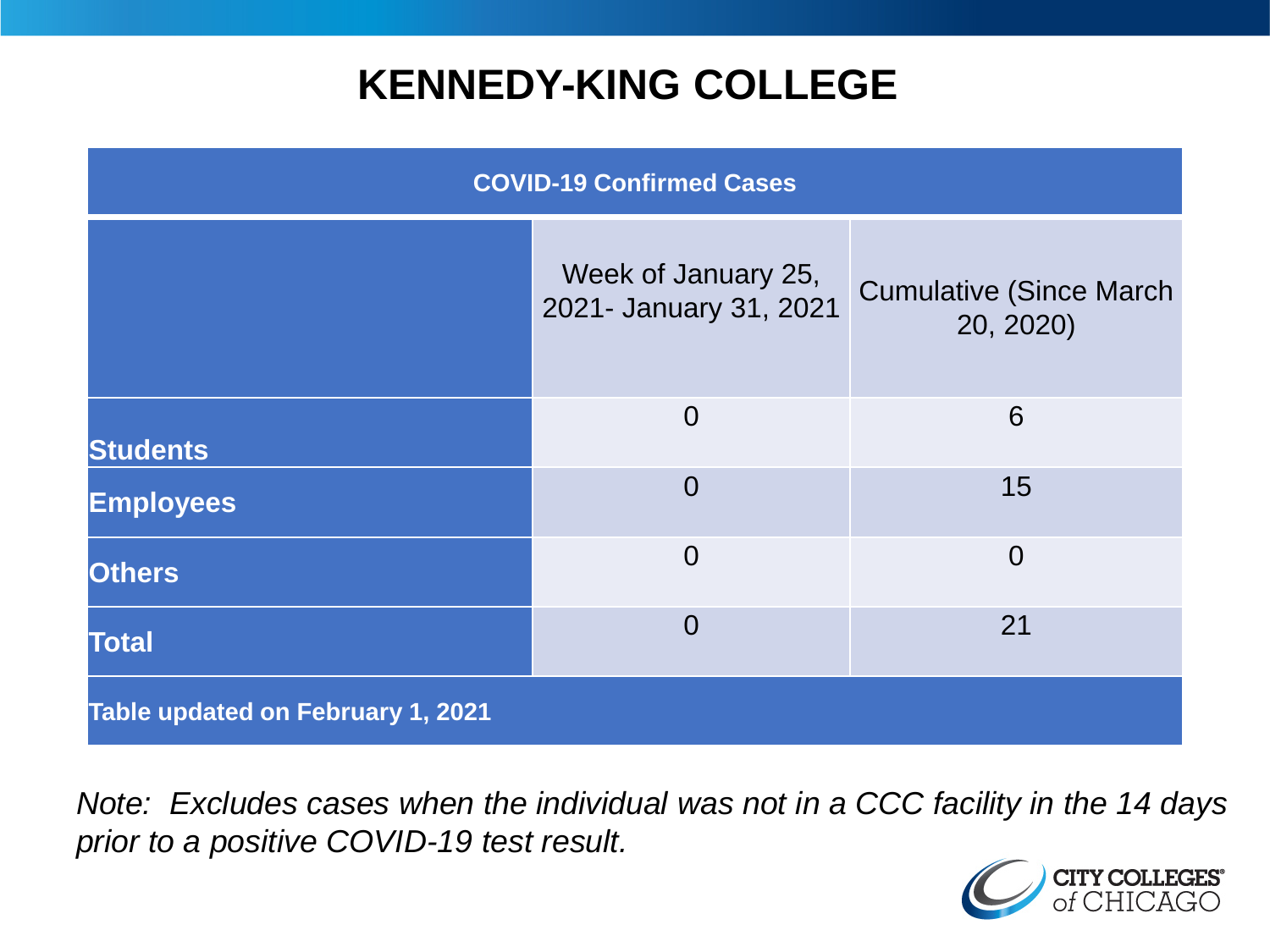## **MALCOLM X COLLEGE**

| <b>COVID-19 Confirmed Cases</b>   |                                              |                                              |
|-----------------------------------|----------------------------------------------|----------------------------------------------|
|                                   | Week of January 25,<br>2021- January 31,2021 | <b>Cumulative (Since March)</b><br>20, 2020) |
| <b>Students</b>                   | 1                                            | 15                                           |
| <b>Employees</b>                  | $\Omega$                                     | 20                                           |
| <b>Others</b>                     | $\overline{0}$                               | 1                                            |
| <b>Total</b>                      | 1                                            | 36                                           |
| Table updated on February 1, 2021 |                                              |                                              |

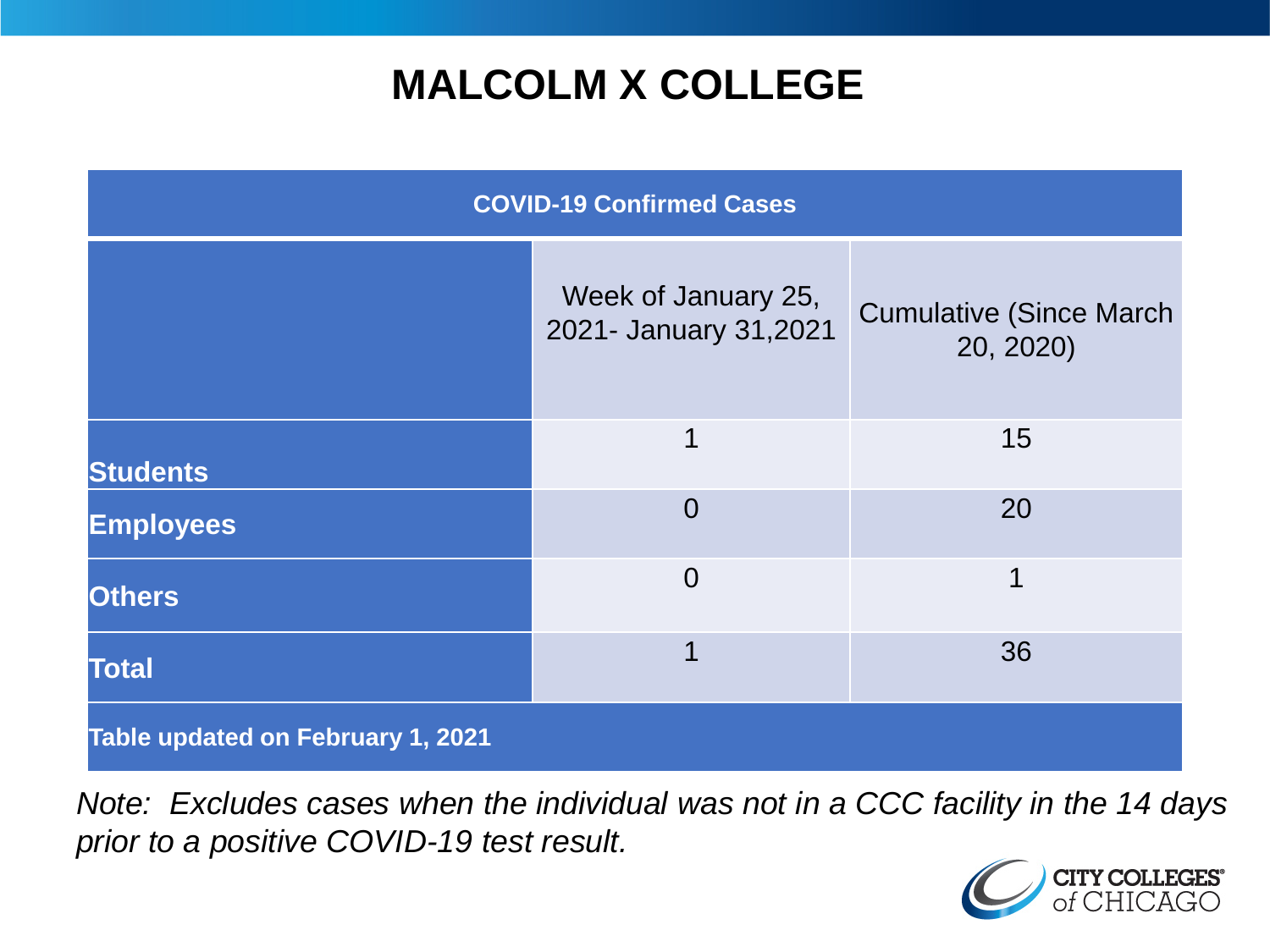# **OLIVE-HARVEY COLLEGE**

| <b>COVID-19 Confirmed Cases</b>          |                                               |                                              |
|------------------------------------------|-----------------------------------------------|----------------------------------------------|
|                                          | Week of January 25,<br>2021- January 31, 2021 | <b>Cumulative (Since March)</b><br>20, 2020) |
| <b>Students</b>                          | $\overline{0}$                                | 1                                            |
| <b>Employees</b>                         | 1                                             | 17                                           |
| <b>Others</b>                            | $\overline{0}$                                | $\overline{0}$                               |
| <b>Total</b>                             | 1                                             | 18                                           |
| <b>Table updated on February 1, 2021</b> |                                               |                                              |

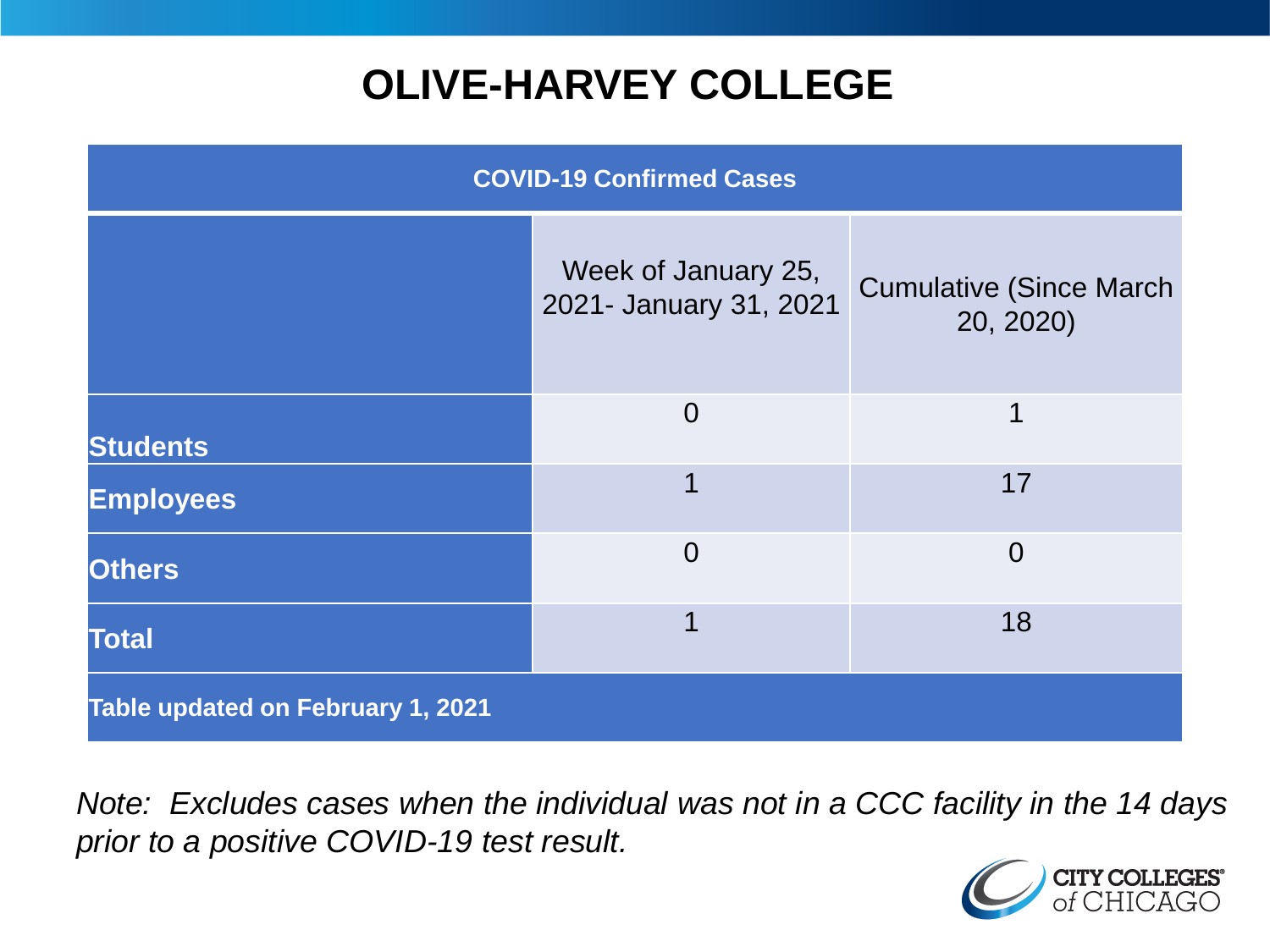## **TRUMAN COLLEGE**

| <b>COVID-19 Confirmed Cases</b>   |                                               |                                              |
|-----------------------------------|-----------------------------------------------|----------------------------------------------|
|                                   | Week of January 25,<br>2021- January 31, 2021 | <b>Cumulative (Since March)</b><br>20, 2020) |
| <b>Students</b>                   | $\overline{0}$                                | 1                                            |
| <b>Employees</b>                  | $\overline{2}$                                | 18                                           |
| <b>Others</b>                     | $\overline{0}$                                | $\overline{0}$                               |
| <b>Total</b>                      | $\overline{2}$                                | 19                                           |
| Table updated on February 1, 2021 |                                               |                                              |

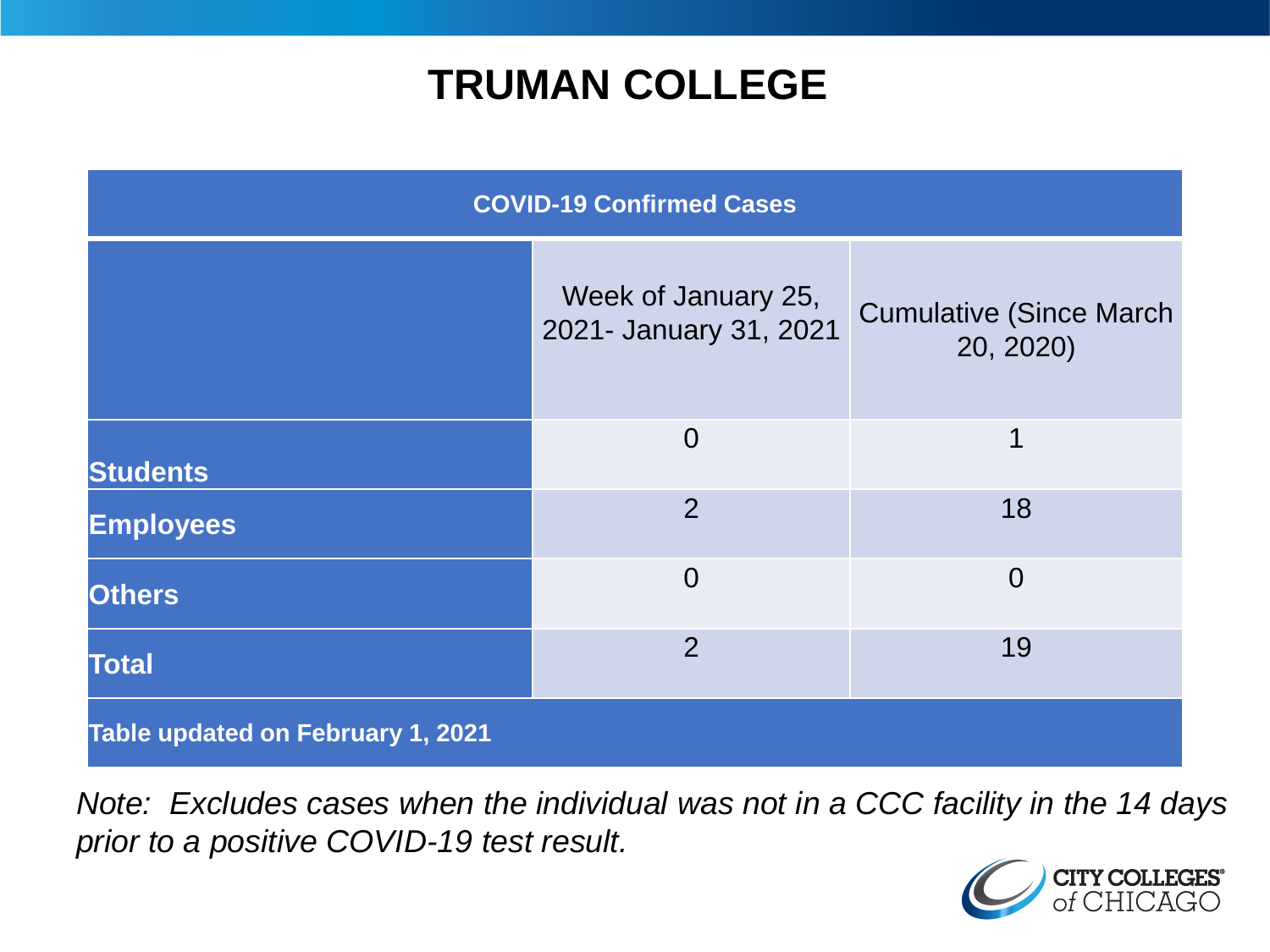## **WRIGHT COLLEGE**

| <b>COVID-19 Confirmed Cases</b>   |                                               |                                              |
|-----------------------------------|-----------------------------------------------|----------------------------------------------|
|                                   | Week of January 25,<br>2021- January 31, 2021 | <b>Cumulative (Since March)</b><br>20, 2020) |
| <b>Students</b>                   | $\overline{0}$                                | 1                                            |
| <b>Employees</b>                  | $\overline{0}$                                | 9                                            |
| <b>Others</b>                     | $\overline{0}$                                | $\overline{0}$                               |
| <b>Total</b>                      | $\overline{0}$                                | 10                                           |
| Table updated on February 1, 2021 |                                               |                                              |